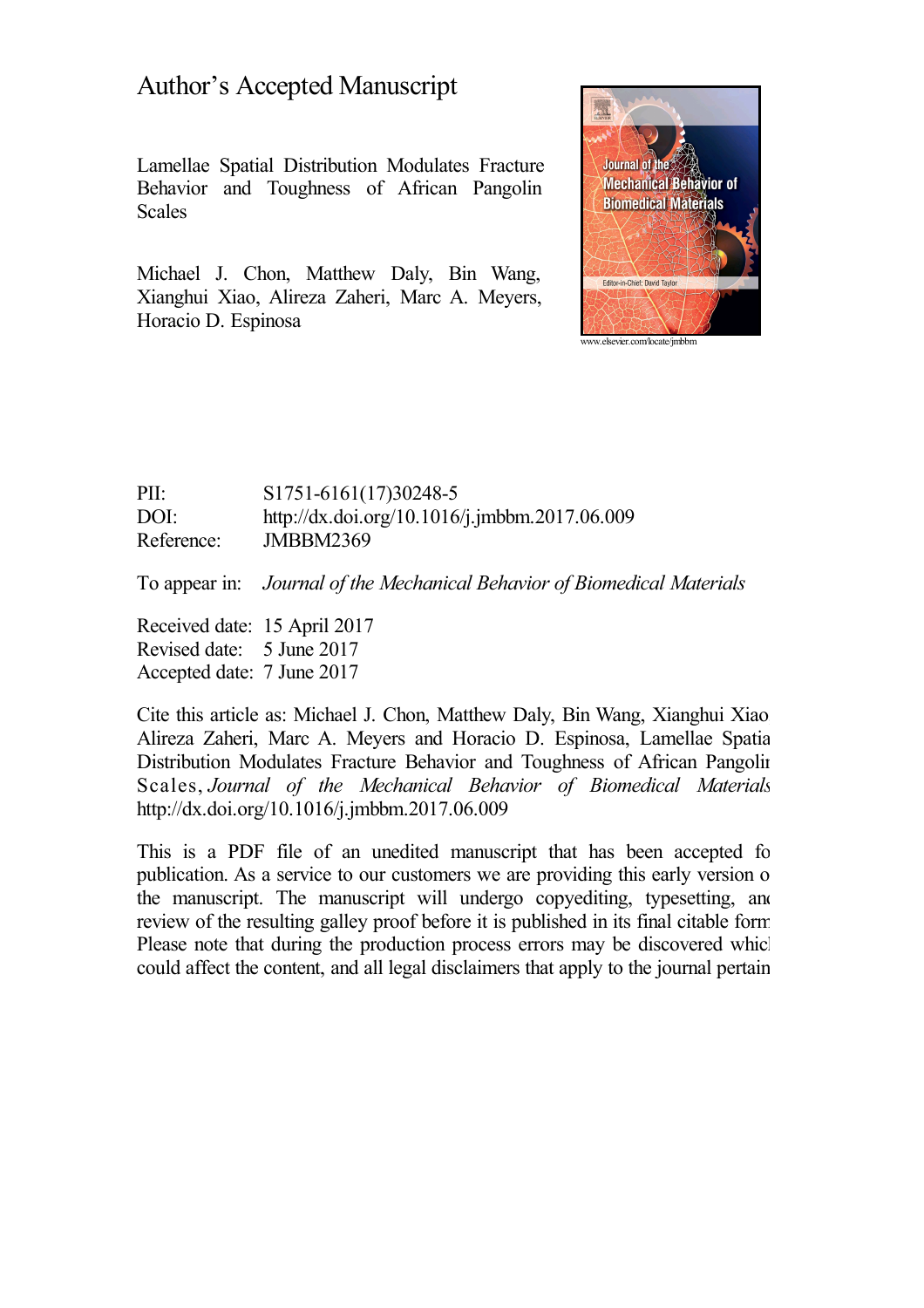### **Lamellae Spatial Distribution Modulates Fracture Behavior and Toughness of African Pangolin Scales**

Michael J. Chon<sup>a</sup>, Matthew Daly<sup>a</sup>, Bin Wang<sup>b,c</sup>, Xianghui Xiao<sup>d</sup>, Alireza Zaheri<sup>e</sup>, Marc A. Meyers<sup>b</sup>, Horacio D. Espinosa $a,e^*$ 

<sup>a</sup>Department of Mechanical Engineering, Northwestern University, Evanston, IL 60062, USA  $b$ Department of Mechanical and Aerospace Engineering, University of California, San Diego, CA 92093, USA

c Shenzhen Institute of Advanced Technology, Chinese Academy of Sciences, Shenzhen, PRC

<sup>d</sup>Advanced Photon Source, Argonne National Laboratory, Lemont, IL 60439, USA

e Theoretical and Applied Mechanics Program, Northwestern University, Evanston, IL 60062, USA \*Corresponding author. Department of Mechanical Engineering, Northwestern University,

Evanston, IL 60062, USA. espinosa@northwestern.edu

#### **ABSTRACT**

Pangolin scales are a durable armor whose hierarchical structure offers an avenue towards high performance bio-inspired materials design. In this study, the fracture resistance of African pangolin scales is examined using single edge crack three-point bend fracture testing in order to understand toughening mechanisms arising from the structures of natural mammalian armors. In these mechanical tests, the influence of material orientation and hydration level are examined. The fracture experiments revealed an exceptional fracture resistance due to crack deflection induced by the internal spatial orientation of lamellae. An order of magnitude increase in the measured fracture resistance due to scale hydration, reaching up to  $\sim$ 25 kJ/m<sup>2</sup> was measured. Post-mortem analysis of the fracture samples was performed using a combination of optical and electron microscopy, and Xray computerized tomography. Interestingly, the crack profile morphologies are observed to follow paths outlined by the keratinous lamellae structure of the pangolin scale. Most notably, the inherent structure of pangolin scales offers a pathway for crack deflection and fracture toughening. The results of this study are expected to be useful as design principles for high performance biomimetic applications.

Keywords: Pangolin scale; Fracture toughness; Hierarchical structure; Bio-inspired design principles; Biomaterials

#### **1. INTRODUCTION**

Through millions of years of evolution, biological organisms have developed a variety of strategies for their protective systems in order to increase their survivability in response to environmental constraints. In this regard, natural dermal armors have been one of the most diverse protection systems employed by species against their predators (Yang et al., 2013b). These armors, which are commonly protecting the softer body organs, can be found as rigid shell materials such as nacre (Mayer, 2005) in mollusks or segmented flexible armors atop the skin, as in fish (Zhu et al., 2012). The latter armors, which commonly present in the form of scales, are found in a wide range of animals such as reptiles (Abdel-Aal and El Mansori, 2011), mammals (Chen et al., 2011) and most fish (Porter et al., 2016). The main differences in between these armors are rooted in their hierarchical structure and compositions, which make them differentiable from each other. For example, in the case of fish, collagen-based biopolymer fibers (Dastjerdi and Barthelat, 2015) play a key role in providing flexibility, whereas nacre is comprised primarily of mineral tablets (Espinosa et al., 2009) which provides significant rigidity and excellent crack-arresting properties (Barthelat et